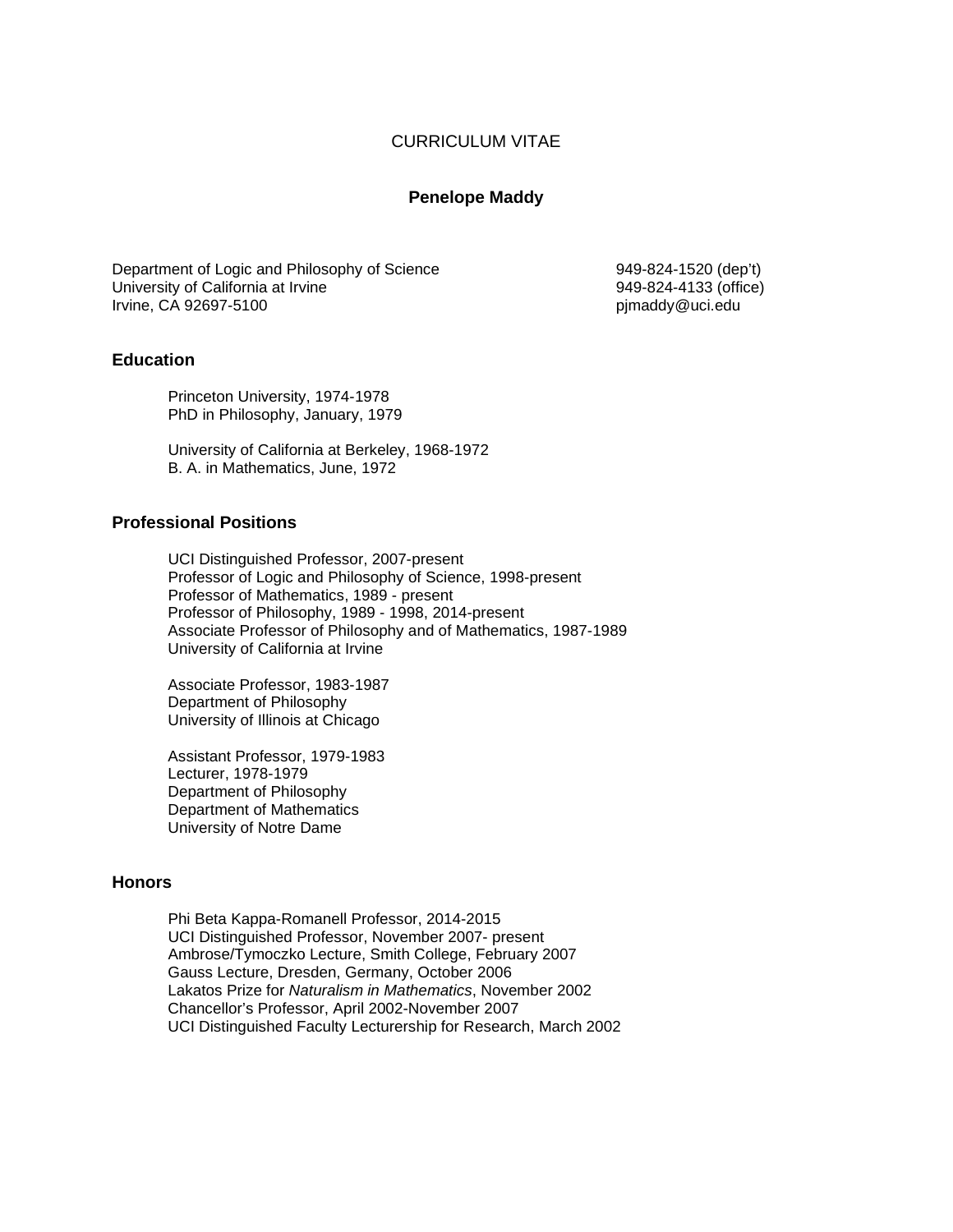Patrick Romanell Lecture on Philosophical Naturalism, APA, December 2001 Elected to American Academy of Arts and Sciences, April 1998 NSF Research Grant, 1994-95 NSF Research Grant, 1990-91 UCI Academic Senate Research Fellowship, 1990-91 NSF Research Grant, 1988-89 UC President's Research Fellowship, 1988-89 Postdoctoral Scholar, UCLA Department of Mathematics, 1986 NSF Research Grant, Calendar Year 1986 NEH Fellowship, Summer 1984 UIC Short Research Leave, Spring 1984 AAUW Fellowship, 1982-1983 Notre Dame Faculty Research Grant, Summer 1981 Marshall Scholarship, 1972-1973 UC Berkeley, Mathematics Department Citation, 1972 B. A. with Great Distinction, 1972 Westinghouse Science Scholarship, 1968-1972

## **Professional Activities**

#### Editorial Boards:

*Review of Symbolic Logic*, 2014-present *Notre Dame Journal of Formal Logic*, 1978-present (Managing Editor, 1979-84) *Philosophia Mathematica*, 1993-present *Theoria*, 2008-present *Logic PhDs*, College Publications, 2013-present *Philosopher's Imprint*, 2000-2006 *Bulletin of Symbolic Logic*, 2003-2006 *Journal of Philosophical Logic*, 1985-2001 *Journal of Symbolic Logic*, 1995-2000

Association for Symbolic Logic:

Nominating Committee, 2013 President, 2007-2009 Vice President, 2001-2004 Executive Committee, 1993-1996, 2001-2004, 2007-2009 Council, 1993-1996, 2001-present Oversight Committee for the *Journal of Philosophical Logic*, 1995-2000; Program Committee, Spring Meeting, 1998; Nominating Committee, 1996-97; Local Organizing Committee, Annual Meeting, 1995; Chair of Program Committee, 1991 Spring Meeting; Ad-hoc Committee on the Newsletter, 1989

Philosophy of Mathematics Association:

Board member, 2015-2018.

American Philosophical Association:

Pacific Division officer, Vice President (2018-9), President (2019-2020), Past President (2021-2).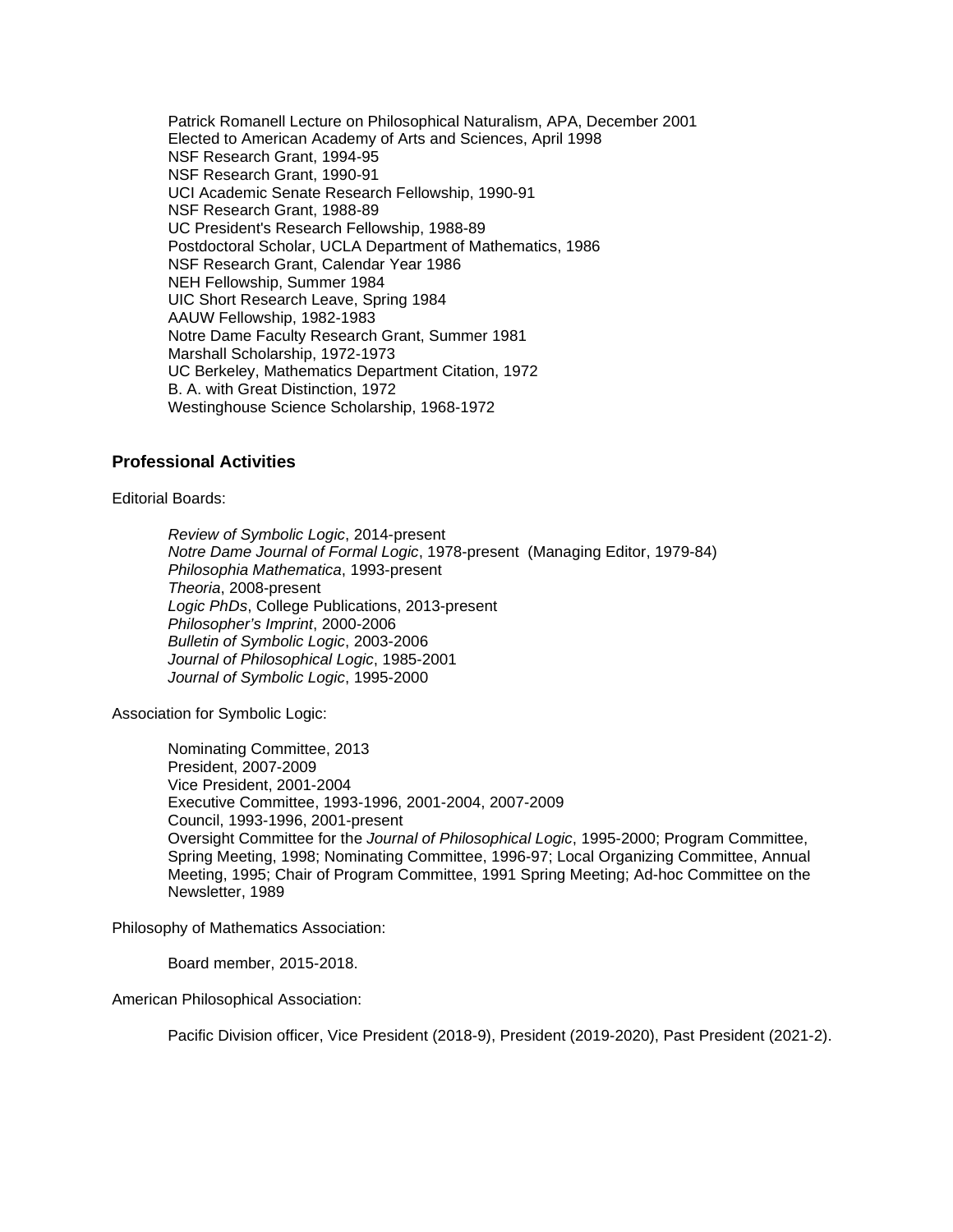Pacific Division Executive Committee, 1993-1995 Advisory Committee to the Program Committee, Eastern Division, 1995-2000, 2008-2010 Nominating Committee, Western Division, 1983-1984

Philosophy of Science Association:

Governing Board, 1994-1996

Miscellaneous:

Advisory Council, Ideals of Proof, 2007-2011, Agence Nationale de la Researche, France; Member of the APA Eastern Division Advisory Committee, 2008-2010; Member, Institute for Mathematical Behavioral Science, 1998 - present; Program Committee, 10th International Congress of Logic, Methodology and Philosophy of Science, Florence, 1995; US Delegate to General Assembly of the International Union of the History and Philosophy of Science, Stockholm, August 1991; Associate Director, UIC Institute for the Humanities, 1984-1985.

## **Publications**

#### **Books:**

*What do Philosophers do? -- Skepticism and the Practice of Philosophy*, Oxford University Press, 2017.

*The Logical Must*, Oxford University Press, 2014.

*Defending the Axioms*, Oxford University Press, 2011.

*Second Philosophy*, Oxford University Press, 2007.

*Naturalism in Mathematics*, Oxford University Press, 1997.

pp. 63, 66-69, 79-81, reprinted, with a brief introduction, in G. Mazur, ed., *One Hundred Year Commemoration to the Life of A. N. Kolmogorov*, (New York: Semenenko Foundation, 2004), pp. 123-132.

pp. 22-35 reprinted as 'Set theory as a foundation' in G. Sommaruga, ed., *Foundational Theories of Classical and Constructive Mathematics*, (Dordrecht: Springer, 2011), pp. 85-96.

*Realism in Mathematics*, Oxford University Press, 1990.

pp. 20-35 reprinted in Russian translation, in a philosophy of mathematics anthology edited by A. Barabashev and M. Panov.

#### **Monograph:**

'Believing the axioms. I and II', *Journal of Symbolic Logic* 53 (1988), pp. 481-511, 736-764.

pp. 481-494, 758-762, reprinted in Polish translation, in a philosophy of mathematics anthology edited by R. Murawski.

Part I reprinted *Philosophy of Mathematics*, A. Paseau, ed., (Oxon, UK: Routledge, 2016).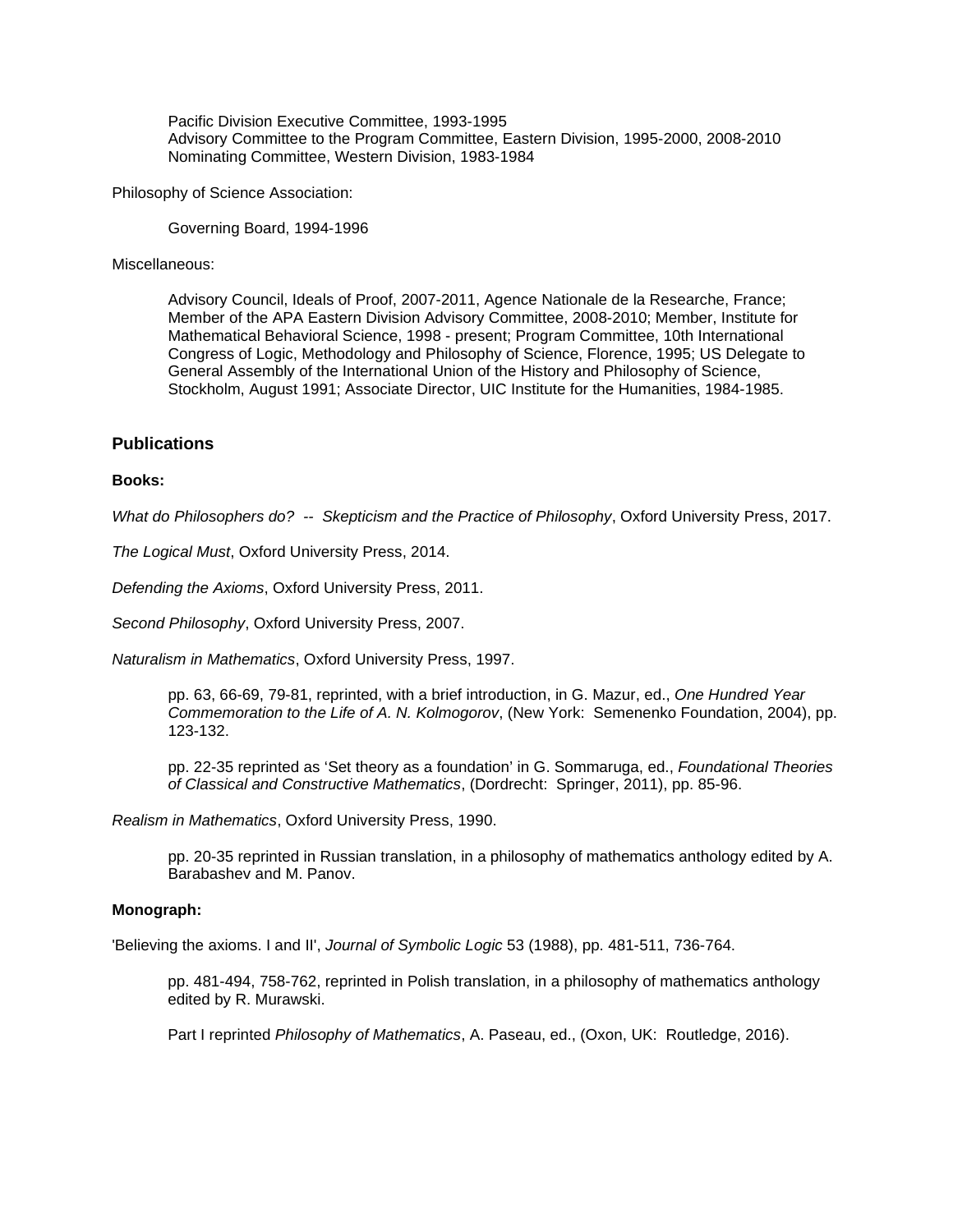#### **Articles:**

'Wittgenstein on hinges', to appear in *A Plea for Natural Philosophy and Other Essays* (Oxford).

'Enhanced if-thenism', to appear in *A Plea for Natural Philosophy and Other Essays* (Oxford).

'Introductory overview' and 'Replies to Coliva, Leite, and Stroud', *International Journal for the Study of Skepticism* 8 (2018), pp. 193-197, 231-244.

'What do we want a foundation to do? Comparing set-theoretic, category-theoretic, and univalent approaches' and 'Reply to Ternullo on the multiverse' to appear in D. Kant et al, eds. *Reflections on the foundations of mathematics: univalent foundations, set theory, and general thoughts*.

'Do numbers exist?', in G. Rosen et al, eds., *Norton Introduction to Philosophy*, second edition, (New York: Norton, 2018), pp. 485-491.

'Psychology and the a priori sciences', in S. Bangu, ed., *Naturalizing Logico-Mathematical Knowledge: Approaches from Psychology and Cognitive Science* (New York: Routledge, 2018), pp.15-29.

'Set-theoretic foundations', in A. Caicedo, J. Cummings, P. Koellner, and P. Larson, eds., *Foundations of Mathematics: Essays in Honor of W. Hugh Woodin's 60<sup>th</sup> birthday, (Providence, RI: American* Mathematical Society, 2017), pp. 289-322.

'Foreword' and 'Afterword' to a special issue on 'Mathematical Depth' (with Michael Ernst, Jeremy Heis, Bennett McNulty and James Weatherall), *Philosophia Mathematica* 23 (2015), pp. 155-162, 242-254.

'Objectivity in mathematics', in A. Synytsya, ed., *Anthology of Contemporary Philosophy of Science* (in Urkranian).

'A second philosophy of arithmetic', *Review of Symbolic Logic* 7 (2014), pp. 222-249.

'A second philosophy of logic', in P. Rush, ed., *The Metaphysics of Logic*, (Cambridge: Cambridge University Press, 2014), pp. 93-108.

'Five questions', to appear in T. Lupher and T. Adajian, eds., *Philosophy of Logic: Five Questions*, Automatic Press/VIP.

'The philosophy of logic', *Bulletin of Symbolic Logic* 18 (2012), pp. 481-504.

'Naturalism and common sense', *Analytic Philosophy* 52 (2011), pp. 2-34.

'Naturalism, transcendentalism and therapy', in J. Smith and P. Sullivan, eds., *Transcendental Philosophy and Naturalism* (Oxford: Oxford University Press, 2011), pp. 120-156.

'How applied mathematics became pure', *Review of Symbolic Logic* 1 (2008), pp. 16-41.

Selected by *The Philosopher's Annual* as one of the ten best philosophy papers published in 2008.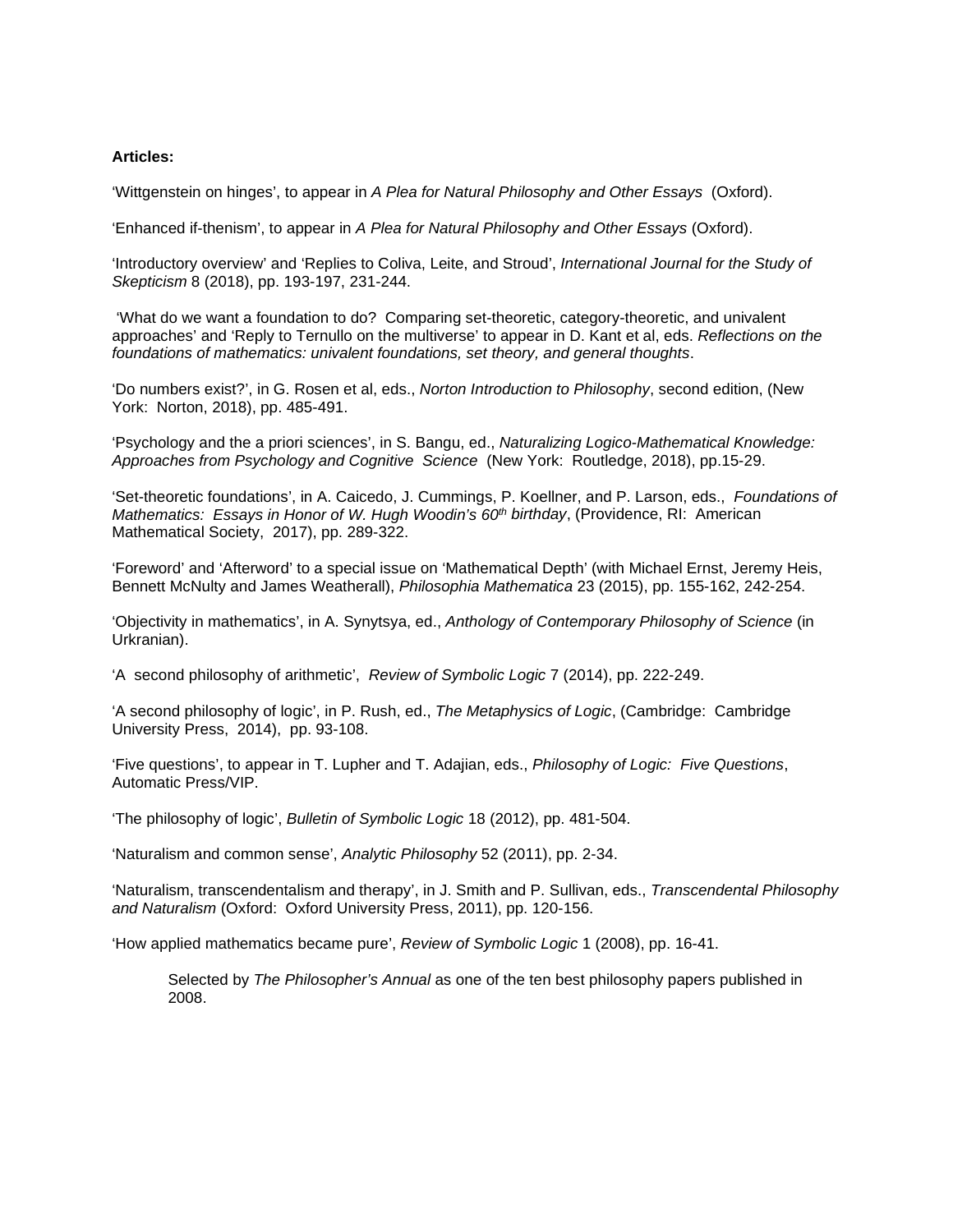'Five questions', in *Philosophy of Mathematics: Five Questions*, V. Hendricks and H. Leitgeb, eds., (Automatic Press, 2007), pp. 191-2.

'Mathematical existence', *Bulletin of Symbolic Logic* 11 (2005), pp. 351-376.

'Second Philosophy', *Journal of the Indian Council of Philosophical Research* 20 (2003), pp. 73-106.

'Three forms of naturalism', in S. Shapiro, ed., *Oxford Handbook of Philosophy of Mathematics and Logic* (Oxford: Oxford University Press, 2005), pp. 437-459.

'A naturalistic look at logic', *Proceedings of the American Philosophical Association* 76 (2002), pp. 61-90.

'Does mathematics need new axioms?', (symposium with Solomon Feferman, Harvey Friedman and John Steel), *Bulletin of Symbolic Logic* 6 (2000), pp. 413-422.

'Some naturalistic remarks on set theoretic method', *Topoi* 20 (2001), pp. 17-27.

 'Naturalism: friends and foes', in J. Tomberlin, ed., *Philosophical Perspectives 15, Metaphysics 2001*, (Madlen, MA: Blackwell, 2001), pp. 37-67.

'Logic and the discursive intellect', *Notre Dame Journal of Formal Logic* 40 (1999), (a special issue in honor of George Boolos), pp. 94-115.

'Naturalism and the a priori', in P. Boghossian and C. Peacocke, eds*., New Essays on the A Priori*, (Oxford: Oxford University Press, 2000), pp. 92-116.

'A theory of classes', in G. Sher and R. Tieszen, eds*., Between Logic and Intuition: Essays in Honor of Charles Parsons*, (Cambridge: Cambridge University Press, 2000), pp. 299-316.

'How to be a naturalist about mathematics', in G. Dales and G. Oliveri, eds., *Truth in Mathematics*, (Oxford: Oxford University Press, 1998), pp. 161-180.

'V=L and maximize', in V. Harnik and J. Makowsky, eds., *Logic Colloquium '95* (Berlin: Springer, 1998), pp. 134-152.

'Mathematical progress', in E. Grosholz and H. Breger, eds., *The Growth of Mathematical Knowledge*, (Dordrecht: Kluwer Academic Publishers, 2000), pp. 341-352..

'Set theoretic naturalism', *Journal of Symbolic Logic* 61 (1996), pp. 490-514.

'Ontological commitment: between Quine and Duhem', in J. Tomberlin, ed*., Philosophical Perspectives* 10, *Metaphysics*, (Cambridge, MA: Blackwell, 1996), pp. 317-341.

'The legacy of "Mathematical truth"', in A. Morton and S. Stich, eds, *Benacerraf and his Critics,* (Oxford: Blackwell, 1996), pp. 60-72.

'Naturalism and ontology', *Philosophia Mathematica* 3 (1995), pp. 248-270.

'A Platonist's lament', *Acta Analytica* 11 (1993), pp. 7-26.

'Naturalizing mathematical methodology', in M. Schirn, ed., *Philosophy of Mathematics Today*, (Oxford: Oxford University Press, 1998), pp. 175-193.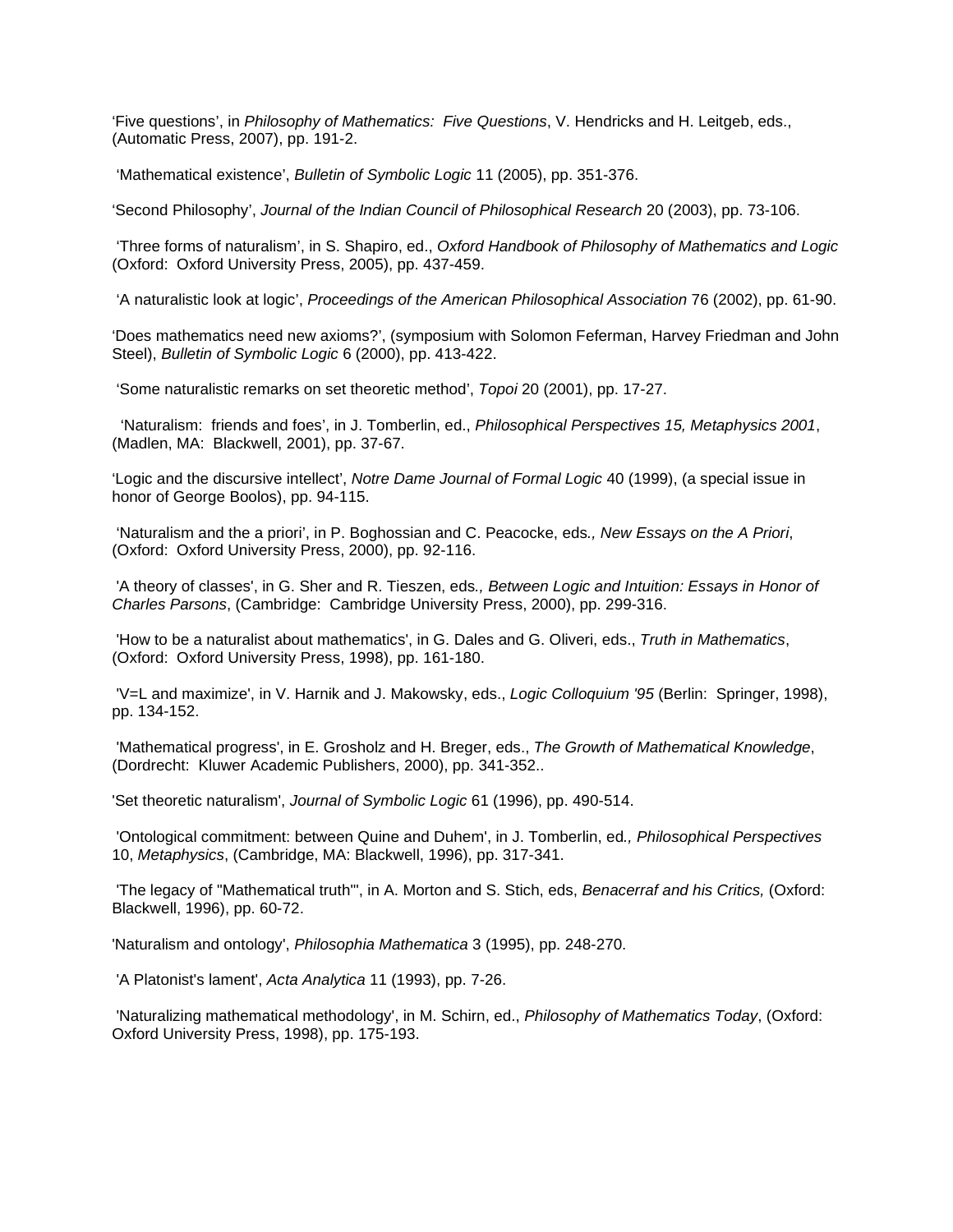'Wittgenstein's anti-philosophy of mathematics', Johannes Czermak and Klaus Paul, eds., *Wittgenstein's Philosophy of Mathematics,* Proceedings of the 15th International Wittgenstein Symposium, (Vienna: Verlag Hölder-Pichler-Tempsky, 1993), pp. 52-72.

'Does V equal L?', *Journal of Symbolic Logic* 58 (1993), pp. 15-41.

Reprinted in *New Directions in the Philosophy of Mathematics*, second edition, T. Tymoczko, ed., (Princeton, NJ: Princeton University Press, 1998), pp. 357-384.

Reprinted in *Philosophy of Mathematics*, A. Paseau, ed., (Oxon, UK: Routledge, 2016).

'Indispensability and practice', *Journal of Philosophy* 89 (1992), pp. 275-289.

'Taking naturalism seriously', in D. Prawitz, B. Skyrms, D. Westerstahl, eds*., Logic, Methodology and Philosophy of Science IX*, (Elsevier Science B. V., 1994), p. 383-407.

'Philosophy of mathematics: prospects for the 90s', *Synthese* 88 (1991), pp. 155-164.

'A problem in the foundations of set theory', *Journal of Philosophy* 87 (1990), pp. 619-628.

'Mathematics and Oliver Twist', *Pacific Philosophical Quarterly* 71 (1990), pp. 189-205.

'Physicalistic platonism', in A. Irvine, ed., *Physicalism in Mathematics* (Kluwer Academic Publishers, 1990), pp. 259-289.

Reprinted in M. Resnik, ed., *Mathematical Objects and Mathematical Knowledge,* in *International Research Library of Philosophy*, J. Skorupski, ed., Dartmouth Publishing Company.

'The roots of contemporary Platonism', *Journal of Symbolic Logic* 54 (1989), pp. 1121-1144.

'Mathematical realism', in H. Wettstein et al, eds., *Realism and Anti-Realism*, *Midwest Studies in Philosophy,* volume 12, (University of Minnesota Press, 1988), pp. 275-285.

'Mathematical alchemy', *British Journal for the Philosophy of Science* 37 (1986), pp. 279-314.

'New directions in the philosophy of mathematics', in P. Asquith and P. Kitcher, eds., *PSA 1984*, volume 2, (Philosophy of Science Association, 1985), pp. 425-447.

'How the causal theorist follows a rule', in H. Wettstein et al, eds., *Causation and Causal Theories*, *Midwest Studies in Philosophy*, volume 9, (University of Minnesota Press, 1984), pp. 457-477.

'Mathematical epistemology: what is the question?', *The Monist* 67 (1984), pp. 46-55.

Reprinted in A. Casullo, ed., *A Priori Knowledge,* in *International Research Library of Philosophy*, (London: Dartmouth Publishing Company, 1999).

'Proper classes', *Journal of Symbolic Logic* 48 (1983), pp. 113-139.

Reprinted in A. Moore, ed., *The Infinite*, in *The International Research Library of Philosophy*, (London: Dartmouth Publishing Company,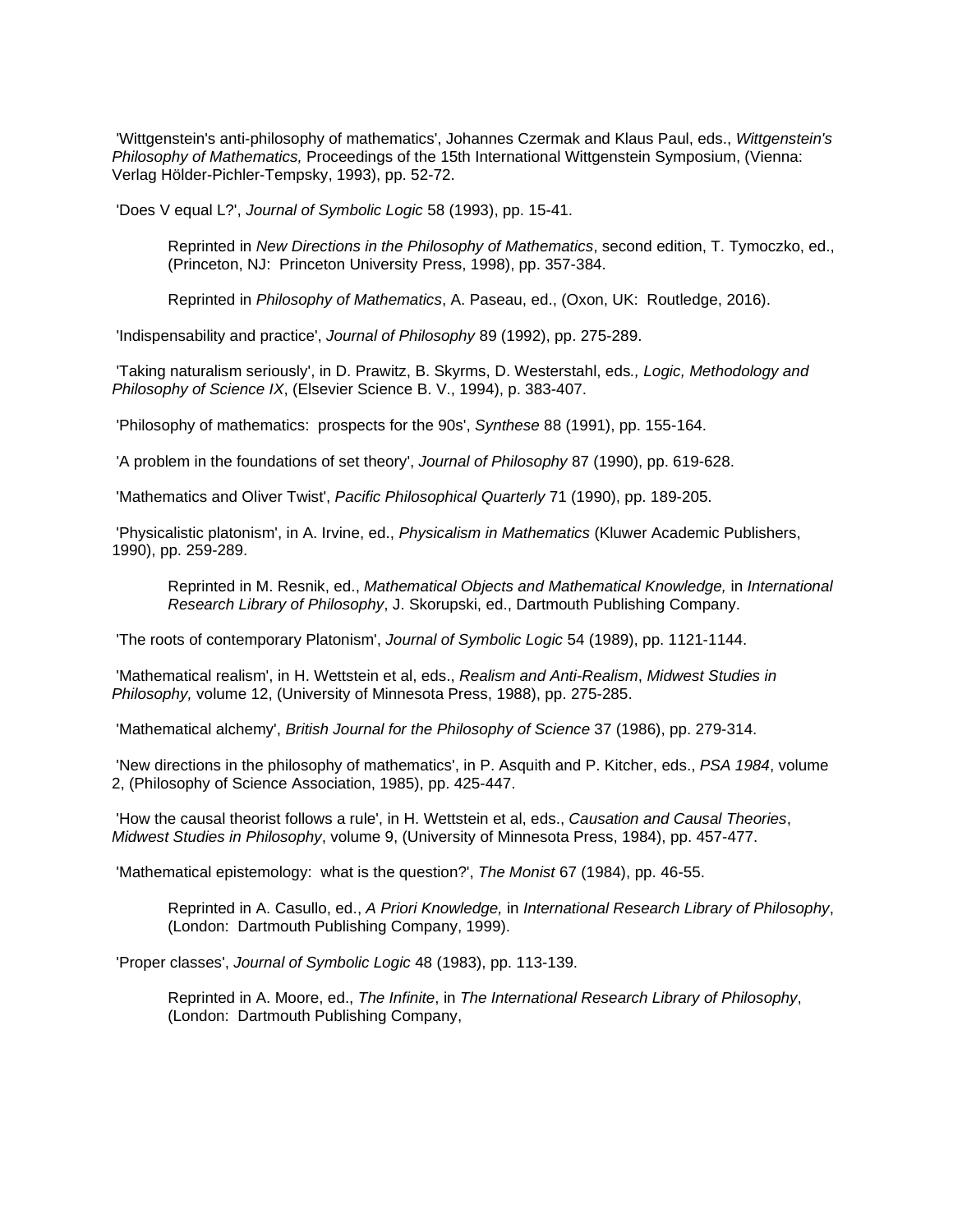'Sets and numbers', *Nous* 15 (1981), pp. 494-511.

Reprinted in D. Jacquette, ed., *Philosophy of Mathematics*, (Malden, MA: Blackwell, 2002), pp. 345-354.

'Perception and mathematical intuition', *Philosophical Review* 89 (1980), pp. 163-196.

Reprinted in M. Resnik, ed., *Mathematical Objects and Mathematical Knowledge*, in *International Research Library of Philosophy*, (London: Dartmouth Publishing Company, 1995).

Reprinted in *The Philosophy of Mathematics*, W.D. Hart, ed., (Oxford: Oxford University Press, 1996), pp. 114-141.

'Is the importance of identity derivative?', *Philosophical Studies* 35 (1979), pp. 151-170.

## **Book Reviews:**

- Stephen Pollard's *Philosophical Introduction to Set Theory*, in the *Journal of Symbolic Logic* 56 (1991), pp. 755-6.
- Saunders MacLane's *Mathematics: Form and Function*, in the *Journal of Symbolic Logic* 53 (1988), pp. 643-5.

Philip Kitcher's *The Nature of Mathematical Knowledge*, in *Philosophy of Science* 52 (1985), pp. 312-314.

Charles Parsons' *Philosophy in Mathematics*, in *Canadian Philosophical Reviews* 5 (1985), pp. 125-126.

## **Editing:**

- *Special Issue on Mathematical Depth, Philosophia Mathematica* 23 (2015) (with Michael Ernst, Jeremy Heis, Bennett McNulty and James Weatherall).
- *Logic Colloquium 2007*, Françoise Delon, Ulrich Kohlenbach, Penelope Maddy, and Frank Stephan, eds., (Cambridge: Cambridge University Press, 2010).

*Applying Mathematics*, a special issue of *The Monist*, volume 83, number 2, April 2000.

## **Dictionary Entries:**

'Class', 'complementary class', 'continuum problem', 'maximal consistent set', 'Schröder-Bernstein theorem', 'set theory', and 'transfinite number' in R. Audi, ed., *Cambridge Dictionary of Philosophy*.

## **Presentations**

'Introduction' and 'Replies'

APA session on *What do Philosophers Do? Skepticism and the Practice of Philosophy*, April 2018.

'Wittgenstein on hinges'

UCI Conference on Hinge Epistemology, September 2017.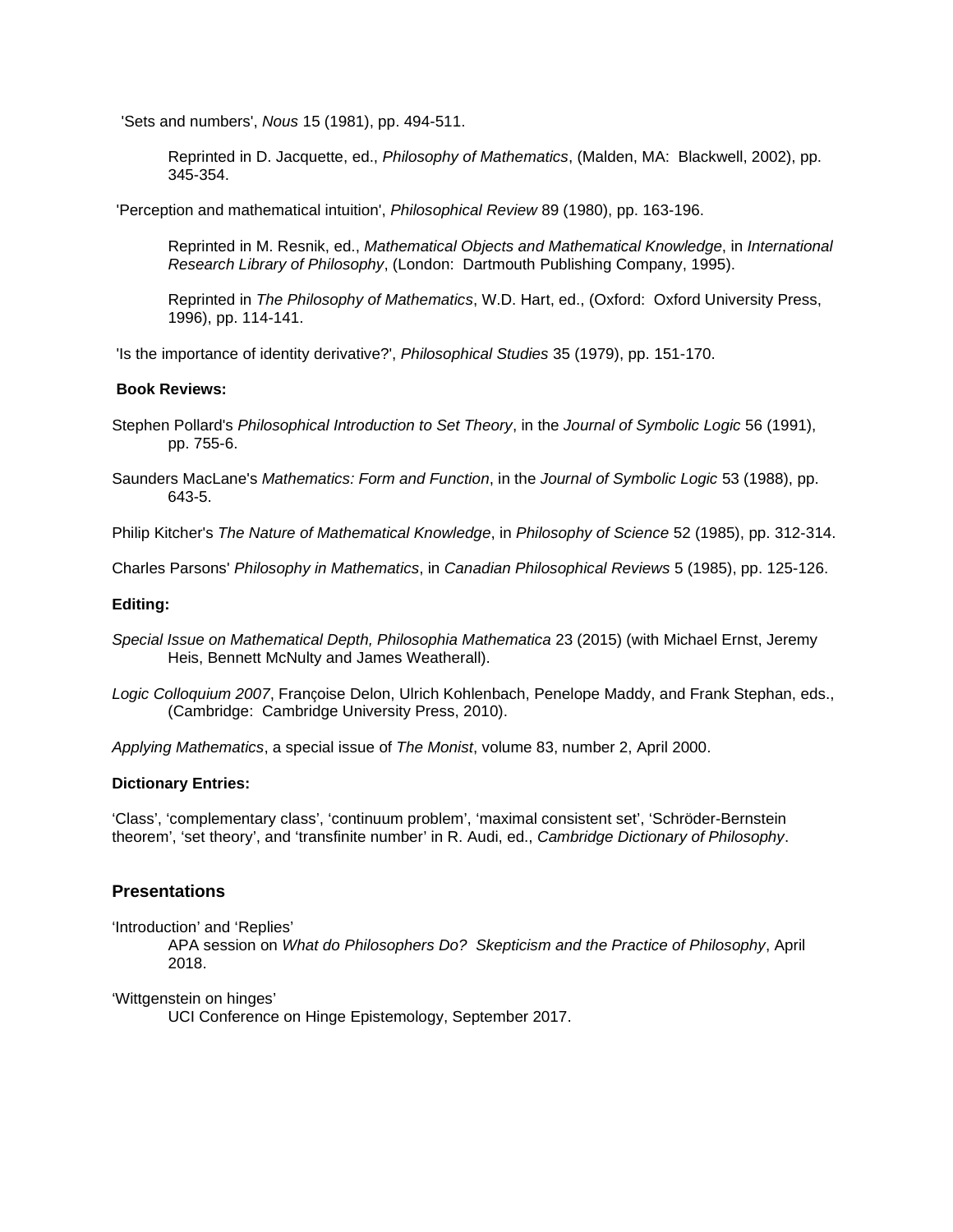'What do philosophers do?'

Three Phi Beta Kappa-Romanell lectures, University of California at Irvine, June 2015.

'The philosophy of logic'

Retiring Presidential Address, Association for Symbolic Logic, North American Annual Meeting, Berkeley, CA, March 2011

'Objectivity in mathematics'

Sixth Annual Thomas and Yvonne Williams Lecture for the Advancement of Logic and Philosophy, University of Pennsylvania, April 2010

'Naturalism and common sense'

UCLA, March 2010 University of Toronto, April 2010 Rocky Mountain Philosophy Conference, Keynote Address, April 2010 University of Pennsylvania, April 2010 Simon Fraser University, May 2010 Conference on Naturalism and the Nature of Philosophy, University of Cincinnati, October 2010

'Thin realism'

University of Indiana, Bloomington, October 2008 Very Informal Gathering, UCLA, January 2009 Perimeter Institute, Waterloo, Canada, March 2009 Stanford University, October 2009

'Naturalism, transcendentalism and therapy'

Nature of Naturalism Workshop, London, May 2008 University of Rochester, March 2009 University of Waterloo, March 2009

'Reply to critics'

American Philosophical Association Author Meets Critics session, April 2008

'How applied math became pure'

Guest Lecture, Philosophy of Mathematics Special Interest Group of the Mathematical Association of America, January 2008 Math/Philosophy Colloquium, Dartmouth, February 2008

'Defending the axioms'

Irvine/Florence Conference, Irvine, March 2007 Harvard University, April 2007

**'**What does science tell us about how to do mathematics?' Ambrose/Tymoczko Lecture, Smith College, February 2007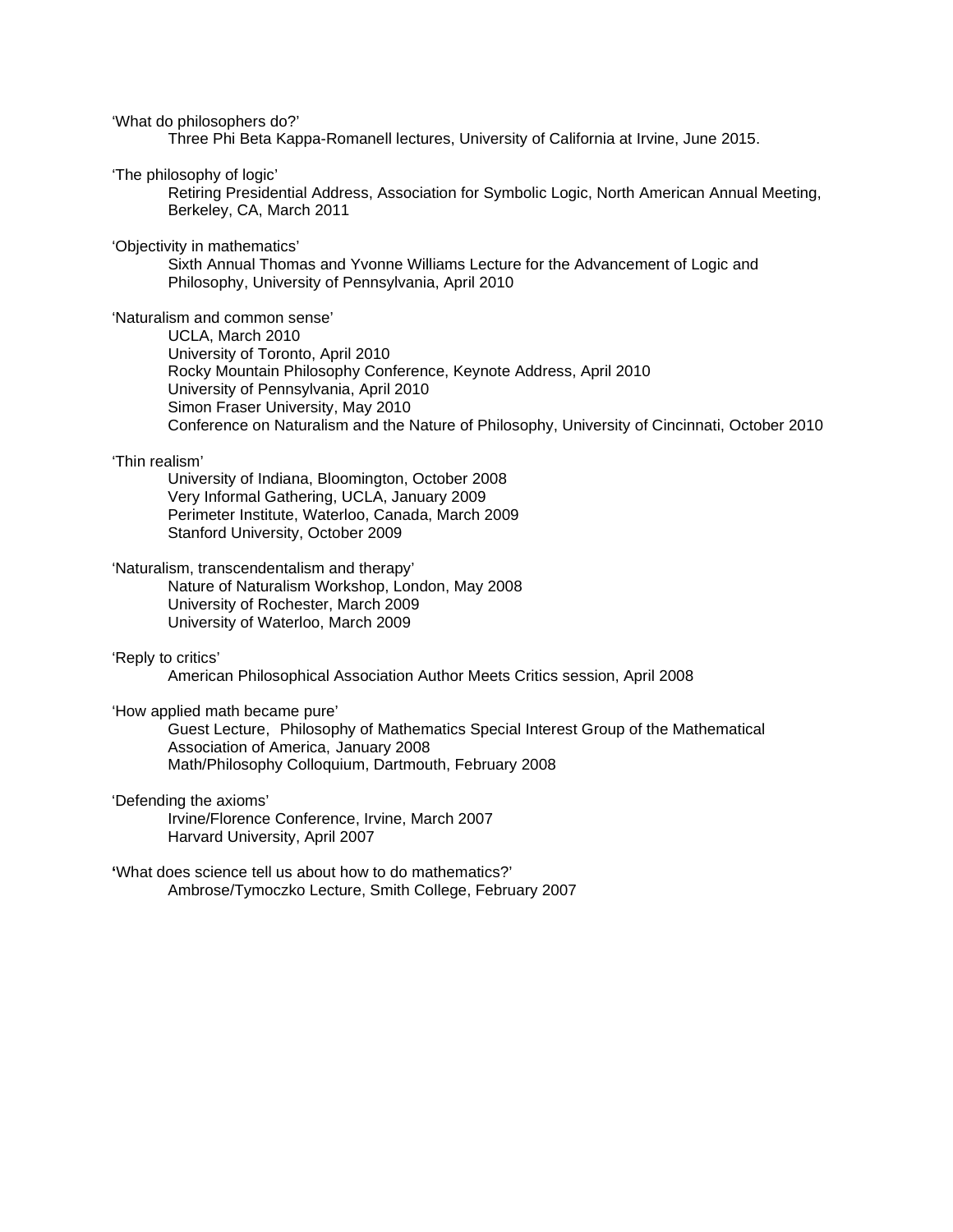'A package tour of the philosophy of mathematics'

Gauss Lecture, University of Dresden, October 2006

#### 'Metaphysics naturalized'

Spring Colloquium on Metaphysics in Science, University of Michigan, March 2006

#### 'Mathematical existence'

Invited ASL talk at 2004 Annual Meeting, Carnegie Mellow University, May 2004 Chapel Hill Colloquium, University of North Carolina, October 2004

#### 'Naturalism and mathematical truth'

UC Berkeley, Working Group on the History and Philosophy of Mathematics and Science, February 2003

Center for History and Philosophy of Science, Pittsburgh University, March 2003 London School of Economics, May 2003

#### 'Second philosophy'

UCI Distinguished Lecture for Research, January 2003 Lakatos Award Lecture, London School of Economics, May 2003

#### 'A naturalistic look at logic'

MIT, November 2001

The 2001 Patrick Romanell Lecture on Philosophical Naturalism at the Eastern meetings of the American Philosophical Association, December 2001 UC San Diego, February 2002

#### 'Does mathematics need new axioms?'

One of three featured panel discussions at the Association for Symbolic Logic's annual meeting, ASL 2000. Co-panelists: Solomon Feferman, Harvey Friedman, John Steel. June 2000.

#### 'Naturalism: friends and foes'

UC Santa Barbara, May 1999 Stanford University, October 2000 University of Nebraska, April 2001

#### 'Methodology for the naturalist'

UC Berkeley Logic Colloquium, February 1999 Association for Symbolic Logic, Special Session on Realism and Nominalism, UCSD, March 1999.

'Logic and the discursive intellect'

George Boolos Memorial Conference, University of Notre Dame, April 1998

## 'Naturalism and the a priori'

Ohio State University, May 1997 UC Riverside, February 1998 University of Iowa, April 1998 Princeton University, December 1998

#### 'Some questions about applied mathematics'

Invited paper, Workshop on the Application of Mathematics, Cambridge, UK, July 1996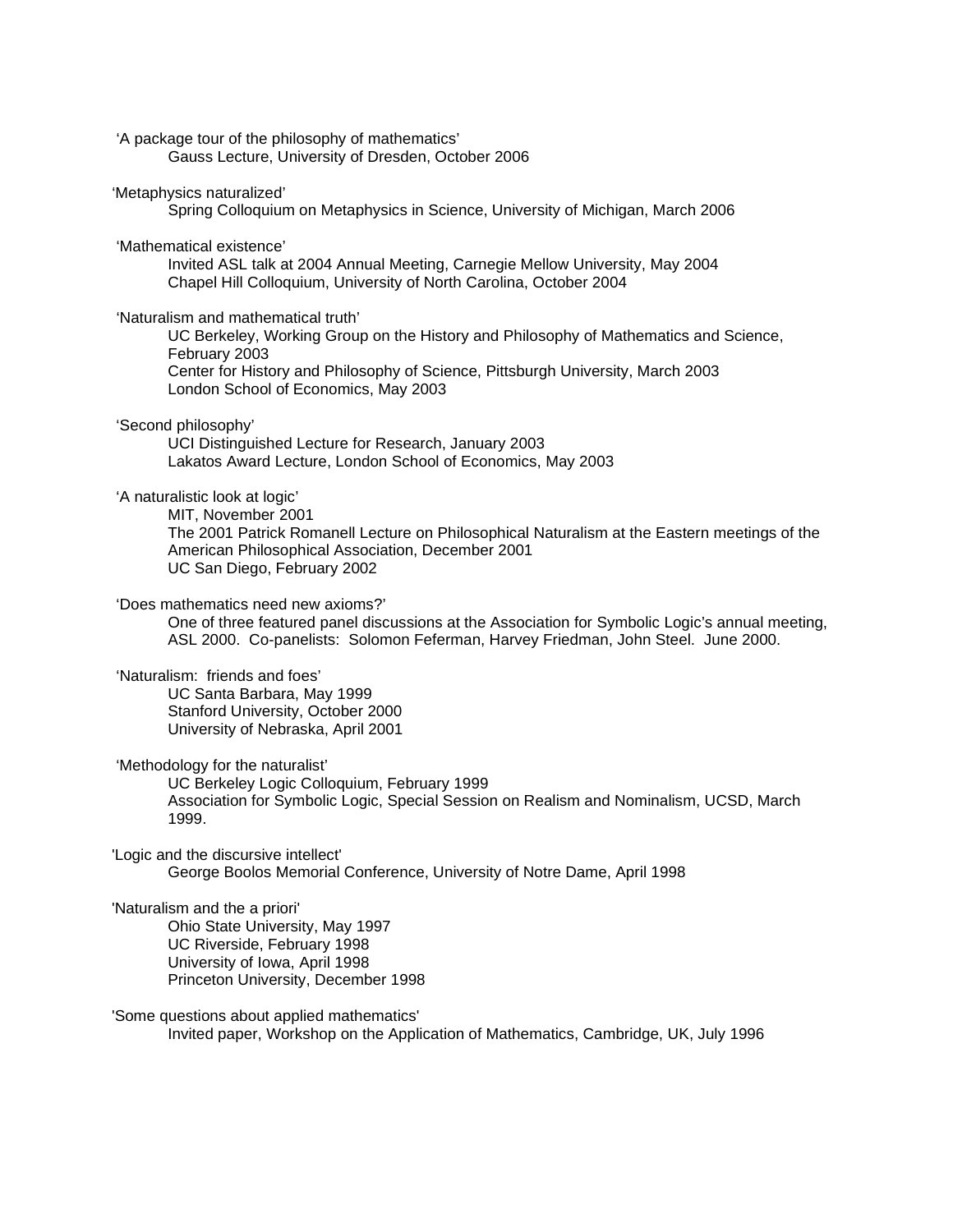'Ontological Commitment: Between Quine and Duhem'

Invited paper, UCI Conference on Quantities in Science I, April 1996

'How to be a naturalist about mathematics'

Delivered in my absence by Alexander George at a conference on 'Mathematical Truth' in Mussomeli, Sicily, September 1995. Invited symposium paper at the Central Division of the APA, April 1996

'V=L and maximize'

Invited paper among three (mathematical, historical and philosophical) on '100 Years of Set Theory' at the Summer Meeting of the ASL in Haifa, Israel, August 1995

'Mathematical progress'

Conference held at Pennsylvania State University, April 1995

'Naturalism and ontology'

University of California at Los Angeles, Philosophy of Mathematics Workshop, April 1994 Massachusetts Institute of Technology, April 1994

'Wittgenstein's anti-philosophy of mathematics'

University of California at San Diego, January 1994

'Set theoretic naturalism'

Invited talk at the Very Informal Gathering (a national conference in mathematical logic), UCLA, January 1994

'Naturalizing mathematical epistemology'

Invited talk, Chapel Hill Colloquium, October 1992 University of Michigan, Ann Arbor, April 1993 Conference on Philosophy of Mathematics Today, Munich, June/July 1993

#### 'Naturalism'

Invited talk at the Fifteenth International Wittgenstein Symposium in Kirchberg, Austria, August 1992

'A Platonist's lament'

Claremont Colleges Mathematics Colloquium, March 1992

'Indispensability and practice' University of Minnesota, November 1991

'Taking naturalism seriously'

Invited talk at the 9th International Congress of Logic, Methodology and Philosophy of Science, August 1991

'A problem in the foundations of set theory' Princeton University, 1990 APA Eastern Division Symposium, December 1990

'Mathematics and Oliver Twist'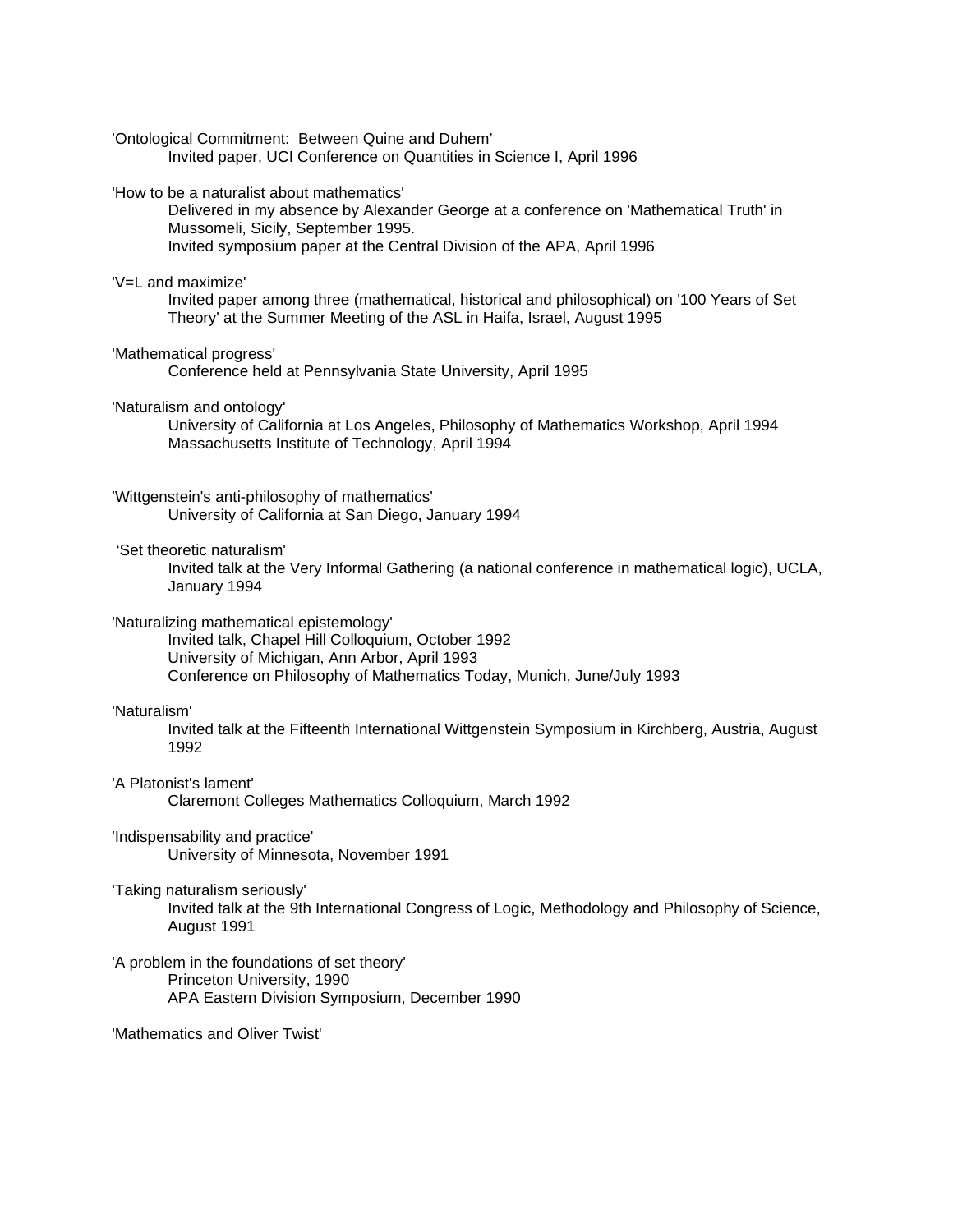Invited paper, APA Pacific Division, March 1990

'Realism in mathematics' CSLI, Stanford University, 1989

'Contemporary platonism' Invited paper, Association for Symbolic Logic, 1989

# 'Physicalistic platonism'

Toronto Conference on Physicalism in Mathematics, 1988

'Believing the axioms' UC Irvine, 1986 UCLA, Department of Mathematics, 1987 APA Pacific Division invited paper, 1987

'New directions in the philosophy of mathematics' Invited paper, PSA Symposium, 1984 Invited paper, Bloomington Philosophy of Mathematics Conference, 1984

'How the causal theorist follows a rule' Pomona College, 1983 University of Wisconsin, Madison, 1983

'Mathematical epistemology: what is the question?' University of Notre Dame, 1982 University of Illinois at Chicago, 1982

## **Doctoral Students**

- Jeffrey Schatz, *Axiom Selection by Maximization: V=Ultimate L vs. Forcing Axioms*, University Of California at Irvine, 2019.
- Michael Ernst, *The Category-Theoretical Imperative*, University of California at Irvine, 2014. Visiting Assistant Professor of Philosophy at University of Illinois, Urbana-Champaign, 2014-2015. (Returned to private sector.)

John Rapalino, *Generic Absoluteness and the Continuum Hypothesis*, University of California at Irvine, 2009. Currently Adjunct Professor of Philosophy at Chapman University.

- Waldemar Rohloff, *Kant and Frege on the A Priori Applicability of Mathematics*, University of California at Irvine, 2007. Currently Assistant Teaching Professor of Philosophy at the University of Missouri, St. Louis.
- Sam Hillier, *Understanding Logical Empiricism: Language Engineering in Carnap's Logical Syntax of Language*, University of California at Irvine, 2007. Currently Instructor in Philosophy, University of Alberta.